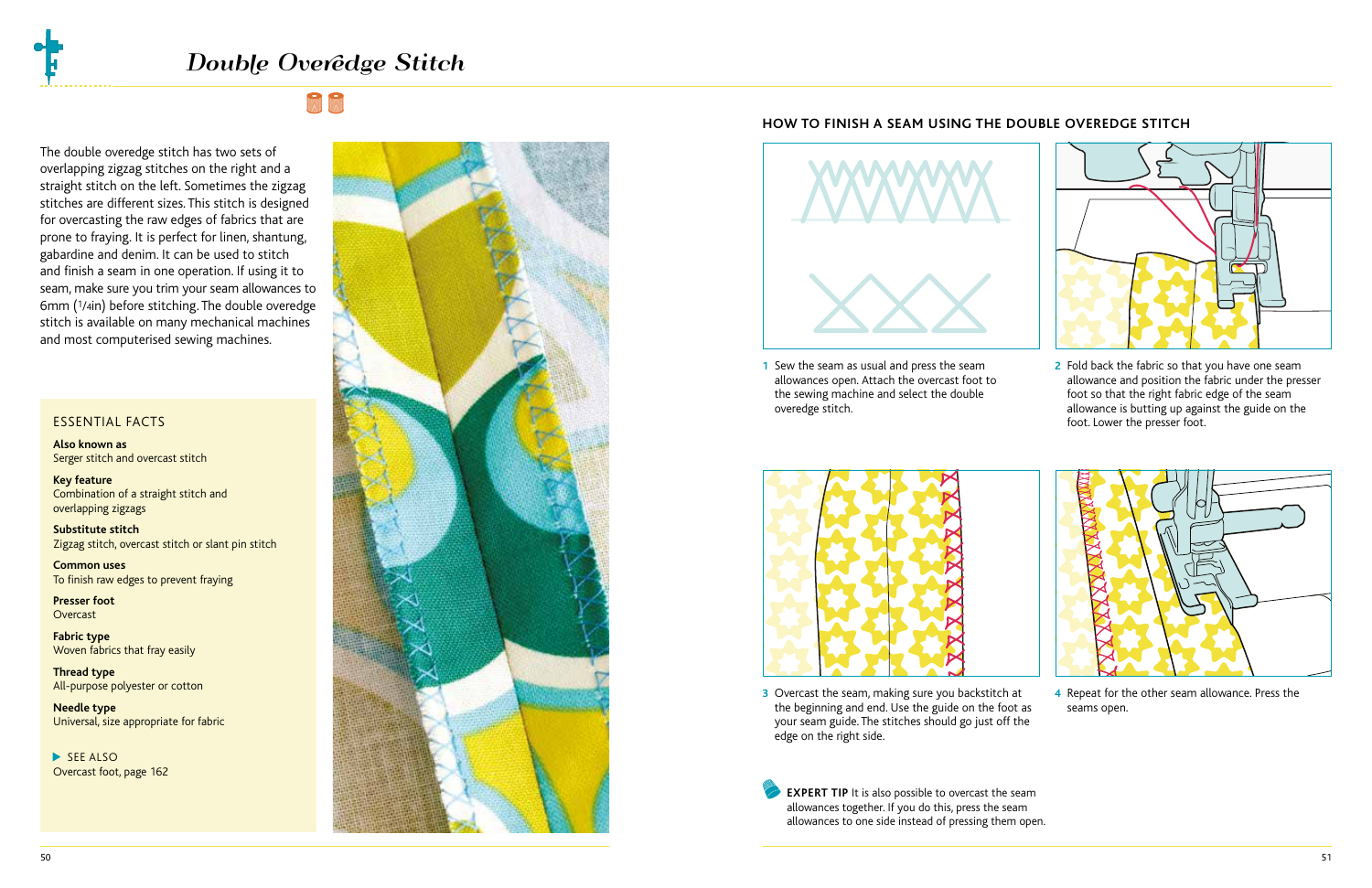The closed overlock stitch is another type of stitch that mimics a serger stitch and can be used for seaming and overcasting knit fabrics in one step. It can also be used to hem knits and give them a sporty look. It is ideal for stitching elastics directly on to fabric on waistbands as opposed to having elastic threaded through a casing. It has a stretch straight stitch on both the left and right sides, with zigzag stiches in between. Be sure to trim seam allowances to 6mm (1/4in) prior to sewing. The closed overlock stitch is commonly available on both mechanical and computerised sewing machines.

### ESSENTIAL FACTS

**Also known as** Overlock stitch, serger stitch and flatlock stitch

**Key feature** Parallel straight stitches with zigzag in between

**Substitute stitch** Stretch overedge stitch, slant pin stitch or three-step zigzag stitch

**Common uses** Seaming and hemming knits and applying elastic

**Presser foot**  Overcast for seam finishes; all-purpose for applying elastic; walking for hemming knits

**Fabric type** Stretch knits

**Thread type** All-purpose polyester

**Needle type** Stretch needle or ballpoint needle

**SEE ALSO** Stretch overedge stitch, page 48



#### **HOW TO APPLY ELASTIC USING THE CLOSED OVERLOCK STITCH**



**1** Attach the all-purpose foot to **2** Cut the elastic to the correct 3 1 Attach the all-purpose foot to the sewing machine, select a zigzag stitch with a length of 2.5mm and a width of 2mm and insert a stretch/ballpoint needle.



length, overlap the ends of the elastic by 13mm (1/2in) and stitch to form a circle.



**3** Ouarter mark the elastic and quarter mark the garment at the centre front, centre back and side seams. Pin the elastic to the right side of the fabric, aligning along the right edge, matching each of the quarter-mark points, and pin at the points.



- 4 Position the elastic so it is centred under the presser foot. Select the closed overlock stitch.
- 
- **4** Position the elastic so it is **5** Backstitch and then stitch across 6 the elastic, stretching flat from pin to pin. Backstitch at the end.



6 Turn elastic to the wrong side and again match and pin the quarter points. Position the fabric under the presser foot with the right side face up and the fabric fold against the right edge of the presser foot. Stitch across, stretching flat from pin to pin, making sure you backstitch at the beginning and end.

**EXPERT TIP** 'Quarter mark' means to divide into four equal sections and mark with a pin.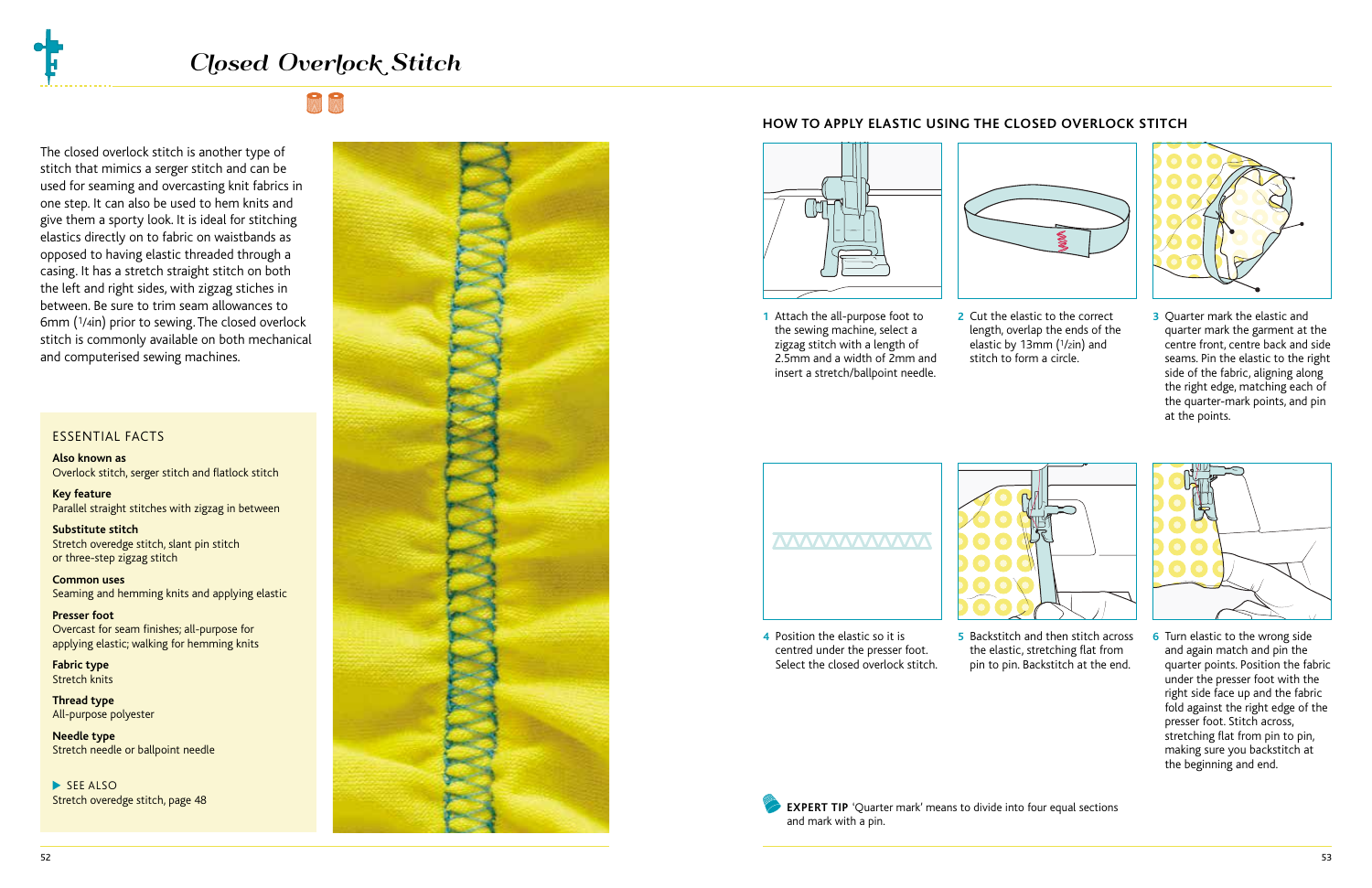# Slant Pin Stitch

# **Richarge**

The slant pin stitch is an overcasting stitch for knit fabrics and is used to stitch seams and finish them in one step. It uses both forward and reverse stitches to allow maximum elasticity on highly stretchy fabrics. It has a stretch straight stitch on the left side and angled stiches on the right. Some slant pin stitches angle forward while on other machines they angle back. Like other overcast stitches, this stitch is only 1/4in (6 mm) wide so be sure you trim the seam allowances prior to stitching. The slant pin stitch is available on most mechanical and all computerised sewing machines.

### ESSENTIAL FACTS

**Also known as** Knit overcast stitch and slant overedge stitch

**Key feature** Combination of a straight stitch and overcast stitch

**Substitute stitch** Stretch overedge stitch or closed overlock stitch

**Common uses** Stitching and finishing seams on knit fabrics

**Presser foot Overcast** 

**Fabric type** Stretch knits

**Thread type** All-purpose polyester

**Needle type** Stretch or ballpoint

**SEE ALSO** Overcast foot, page 162



#### **HOW TO SEW KNITS USING THE SLANT PIN STITCH**



**1 2** Attach the overcast foot to the sewing machine and select the slant pin stitch. Insert a stretch/ballpoint needle in the machine.



2 Position the fabric under the presser foot so that the right fabric edge is butting up against the guide on the foot. Lower the presser foot.



**3** Stitch the seam, making sure you backstitch at the 4 beginning and end. Use the guide on the foot as your seam guide.

4 The stitches should go just off the edge on the

right side.

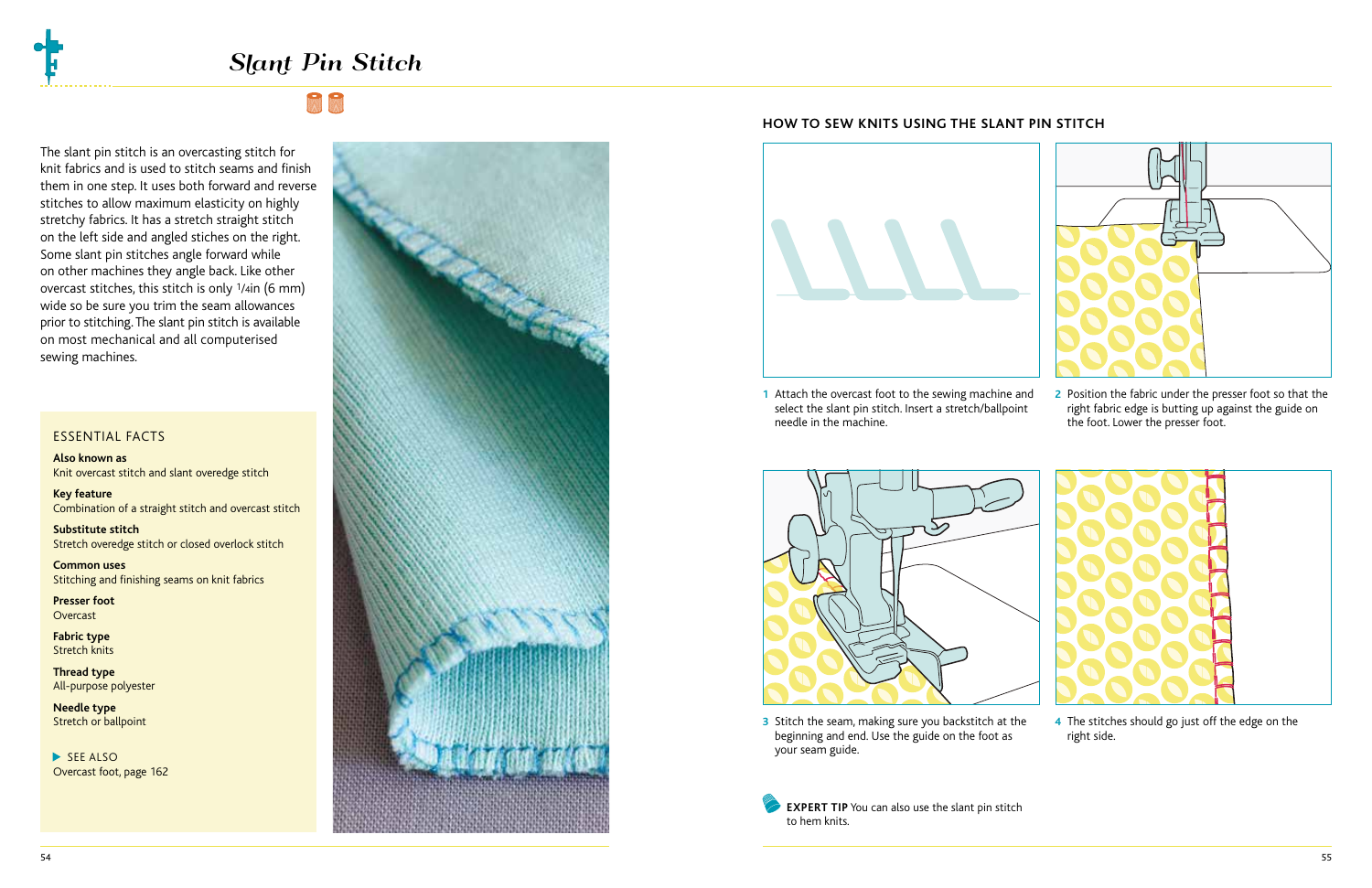# **Richarge**

The reverse overcast stitch has a stretch straight stitch on the right and zigzags on the left. Use it to apply overcast raw edges on knit fabrics, to apply lace trims and elastics to lingerie and as a decorative hem stitch on knits. Use with a stretch needle and polyester thread for knit fabrics and a universal or Microtex needle for delicate wovens. Be careful when using an overcasting foot, as on some machines the stitch pattern can make the needle hit the centre pin and break. You can also use an all-purpose or walking foot.

#### ESSENTIAL FACTS

**Also known as** Reverse overedge stitch

**Key feature** Reverse combination of a straight stitch and overcast stitch

**Substitute stitch** Zigzag stitch

**Common uses** Overcast knit fabrics, applying lace and elastic trim

**Presser foot**  Overcast, all-purpose or walking

**Fabric type** Stretch knits, lace and elastics

**Thread type** All-purpose polyester

**Needle type** Stretch for knits; universal or Microtex for wovens

**SEE ALSO** All-purpose foot, page 158; Walking foot, page 159



## **HOW TO HEM KNITS USING THE REVERSE OVERCAST STITCH**



**1 2 3** Press the full amount of the hem allowance to the wrong side; use an adjustable seam guide or tape measure for accuracy. Pin.



machine and select the reverse overcast stitch. Insert a stretch/ ballpoint needle in the machine.



**3** Position the fabric under the presser foot and align the fold on a seam guide that is the same measurement as the hem allowance. Lower the presser foot and stitch the hem, making sure you backstitch at the beginning and end.

## **HOW TO APPLY LACE TRIM USING THE REVERSE OVERCAST STITCH**



the sewing machine and select the reverse overcast stitch.



**1 2 3** Attach the all-purpose foot to 2 Pin the lace trim to the fabric's right side, overlapping the fabric raw edge by about 13mm (1/2in). Position the fabric under the presser foot so the lace edge is centred under the foot. Lower the presser foot.



3 Stitch along the lace edge, making sure you backstitch at the beginning and end. Trim away the excess fabric under the lace near the stitch line.

**EXPERT TIP** You can also use the reverse overcast stitch to appliqué.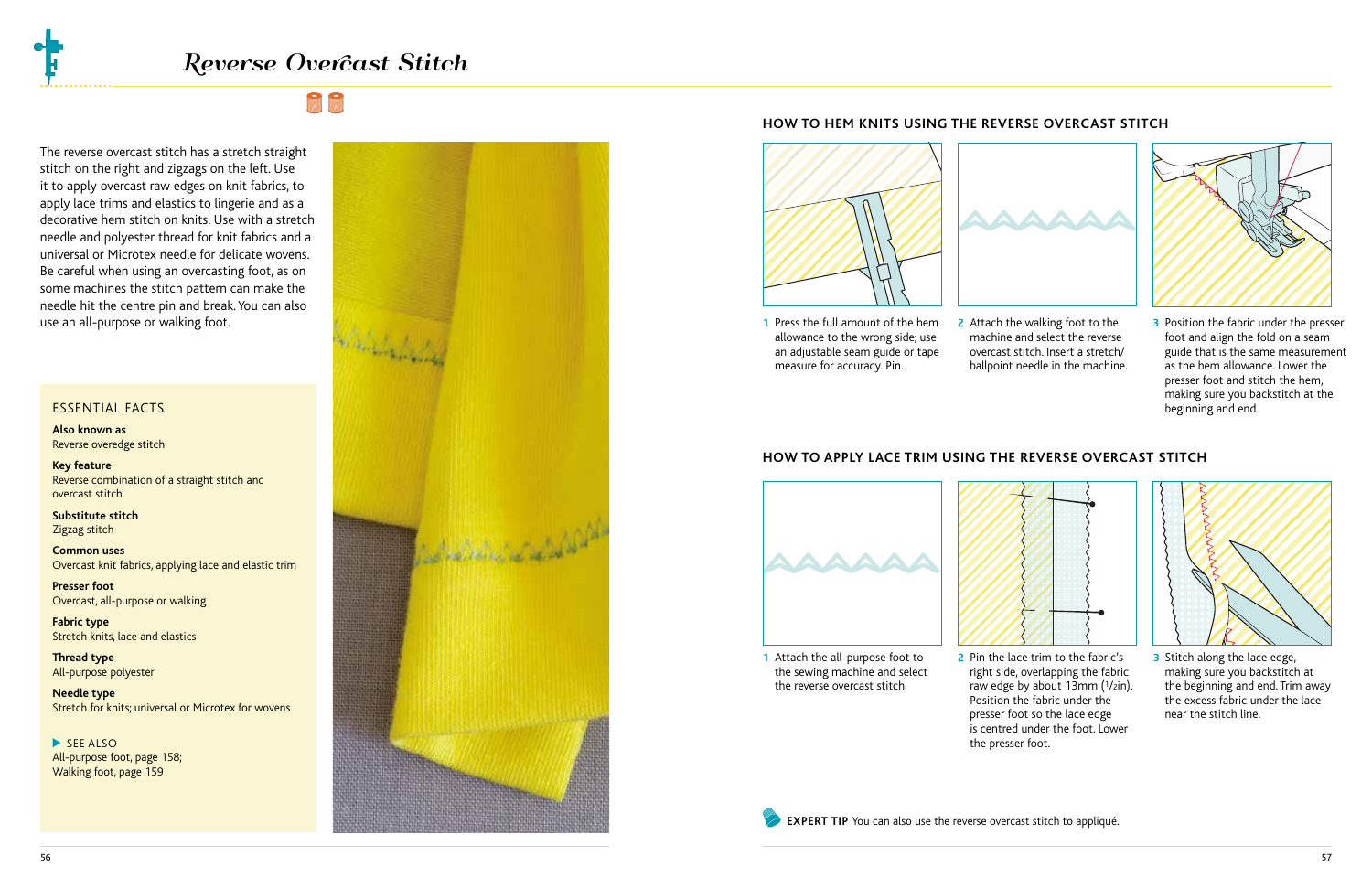# **Richarge**

The shell stitch is used to create delicate shell tucks along folds. It has several straight stitches on the left and a straight stitch off to the right that pulls in the fold to form a slight tuck. The tension will need to be tightened for this stitch to create prominent tucks. Shell stitch is often used to hem lingerie and delicate knitwear and is beautiful along necklines. It is best used with lightweight fabrics that have some stretch or are on the bias. The shell stitch is available on some computerised sewing machines but is frequently substituted with overcast stitch.

### ESSENTIAL FACTS

**Also known as** Picot edge stitch

**Key feature** Several straight stitches on the left and one straight stitch off to the right

**Substitute stitch** Overcast stitch

**Common uses** Hems on knitwear and lingerie

**Presser foot**  Satin stitch

**Fabric type** Knits and lightweight wovens

**Thread type** Polyester for knits, cotton or polyester for wovens

**Needle type** Universal for wovens; stretch for knits

**SEE ALSO** Satin stitch foot, page 158



# **HOW TO HEM KNITS USING SHELL STITCH**



- **1** Press the hem 13mm (1/2in) to **2** Attach the satin stitch foot to the **3** the wrong side. Use an adjustable seam guide or tape measure for accuracy. Pin.
- 2 Attach the satin stitch foot to the sewing machine and select the overcast stitch. Insert a stretch/ ballpoint needle in the machine.

 $\blacksquare$ 

**3** Position the fabric under the presser foot so that the fold is aligned with the centre guide of the presser foot.



**4** Tighten the tension to 7.

5 Lower the presser foot and stitch the edge. The zigzag should drop off the fabric edge and pull it in to the left to form the shell tuck. Be sure you backstitch at the beginning and end.

**EXPERT TIP** If you want to create a more pronounced tuck, increase the tension.